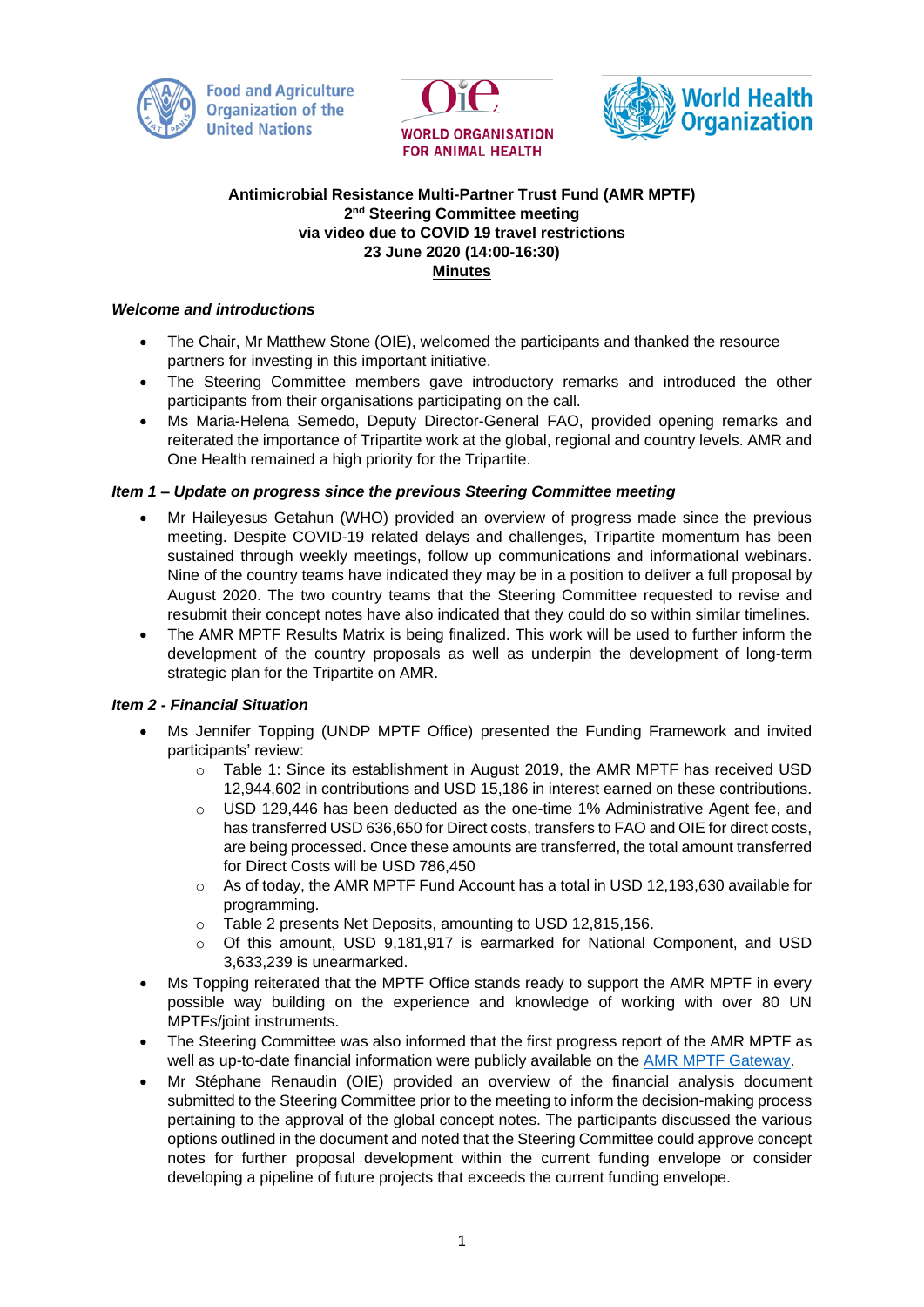





- The United Kingdom expressed a preference to take into account the two country concept notes currently being revised for resubmission (Senegal and Ethiopia) prior to making decisions on which of the global proposals should be funded.
- The Netherlands inquired on the status of resource mobilisation actions and whether new investments where in the pipeline. The Tripartite responded that a resource mobilization strategy was currently being developed and would be shared in due course with the members of the Steering Committee for comment and feedback.

# *Item 3 - Review of concept notes for global programming cycle*

- Mr Berhe Tekola (FAO) briefed the participants on the global concept note development process. Seven global programme concept notes were jointly developed by the Tripartite and submitted to the Tripartite Joint Secretariat on AMR. These concept notes were then subjected to a review process by technical experts from each of the three Tripartite organizations, followed by a preliminary prioritization exercise by the Tripartite Senior Management Group. The purpose of this Tripartite exercise was to review the technical merits of each proposal, but to also factor implementation readiness in the short-term and capacity for longer term impacts.
- Based on this technical review and prioritization, the Tripartite submitted the following three documents to the Steering Committee in advance of the meeting: (i) compilation of five concept notes; (ii) a summary of the concept notes; and, (iii) a background paper detailing the global concept note development, review and Tripartite prioritization process.
- The Tripartite Liaison Officers presented each concept note in the order of the prioritised Tripartite tiers.
- First tier:
	- o *Global Leaders Group (GLG) on AMR* seeks support to establish the GLG as recommended by the Interagency Coordination Group (IACG)on AMR. The GLG would serve as a catalyst to sustain the political momentum around AMR and advocate for resource mobilization for the MPTF and beyond.
	- o *Monitoring & Evaluation of the GAP on AMR* aims to improve the follow-up and lessonslearned of implementing the GAP on AMR.
	- o *Environmental impact of AMR* aims to strengthen capacity and actions related to the environment within National Action Plans, sector policies, and global partnership using a One Health Approach (in collaboration with the UN Environment Programme).
- Second tier
	- o *Integrated surveillance (TISSA)* will provide a platform where data and information on antimicrobial resistance and use in the human and animal sectors can be shared in an integrated manner.
	- Legal aspect of AMR supports countries to identify gaps and provides options for legal reform and guidance on legal aspects that must be considered while tackling AMR. This work would be complementary to a Tripartite compendium of international instruments on antimicrobial use currently in development.
- Two concept notes (Communications and Awareness; Economic Impact of AMR) were not submitted to the Steering Committee for consideration as they required further revision prior to submission.
- It was noted that some resource partners would not be able to confirm their position on concept note prioritization during the meeting as more time was required for internal deliberations, and that early sight of the agenda with the prioritisation would have been helpful.
- During the concept note discussion, the following points were underlined as important for the development of the full project proposals and eventual approval:
	- $\circ$  Resource partners reaffirmed their interest in country-level support as well as alignment of the concept notes with the scope the AMR MPTF. The tripartite agreed with the need for impact at country level, but reiterated the need for proposed global programming to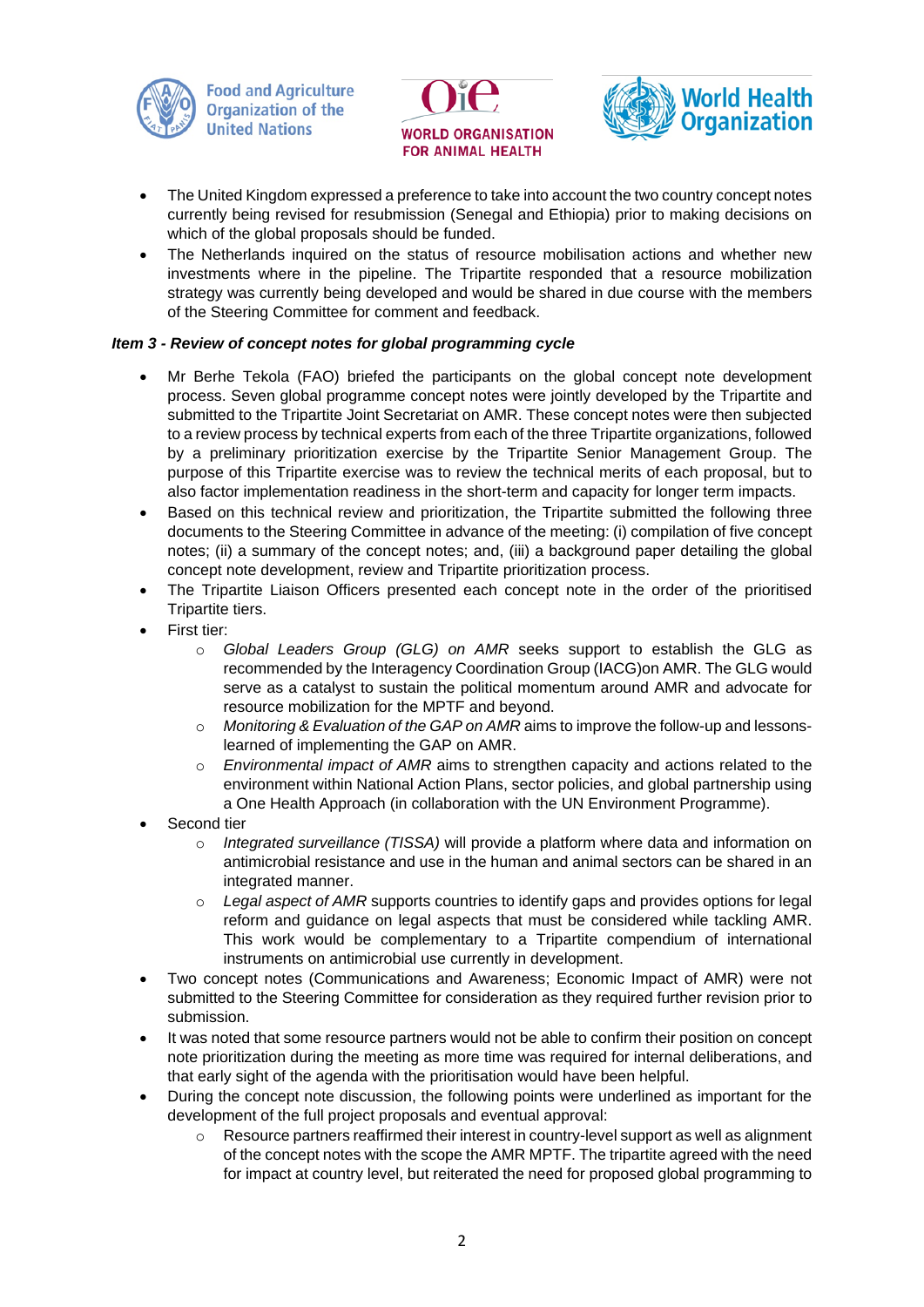





support country activities and to sustain and catalyse progress. It was agreed that proposals should more explicitly explain their links with country proposals and action.

- $\circ$  The revised concept notes from Ethiopia and Senegal should be considered as priority for funding within the current funding envelope.
- o Although they recognised the value of the GLG in maintaining political support and catalysing action and investment and confirmed their support its establishment, they questioned whether the AMR MPTF corresponded to the most pertinent instrument/ mechanism given that the cost of the GLG would be funded through a limited number of resource partners. Resource partners also queried if the Tripartite intended to propose financing the Independent Panel on Evidence for Action against AMR through the AMR MPTF, considering that this panel is also included in the IACG recommendation to strengthen accountability and global governance.
- All programme proposals should adhere to value-for-money principles, including encouraging the use of remote meetings, when applicable. This could positively reduce the budgets of proposals, particularly with regards to travel and meeting costs.
- Taking into account the priorities and interests expressed by the members of the Steering Committee, it was agreed to not take into account the prioritised tiers allocated by the Tripartite as all concept notes would provide an important contribution in combatting the global threat of AMR. Resource partners flagged that when taking the decision on allocating remaining funds, it would be good to have all proposals on the table for consideration.
- The UNDP MPTF Office underscored that the approval of a national or global concept note does not corresponds to a funding commitment and that fund allocations are only made upon approval of a full programme proposal by the Steering Committee.

# **DECISION:**

The Steering Committee agreed that all five global concept notes should be developed into full proposals and noted that these would be without the guarantee of funding. All proposals should take into account the feedback and concerns expressed by the Steering Committee during the meeting.

# **Item 4 - AMR MPTF Operations Manual**

• Ms Emily Tagliaro (OIE) presented the latest version of the Operations Manual and invited participants for any written comments before the end of July 2020.

# **Conclusions – Date of the next Steering Committee**

- The date of the next meeting will be communicated at a later date; potentially in September/October 2020 and hopefully in person.
- The Chair thanked the participants for the contribution and engagement to this meeting, ensuring a successful outcome.